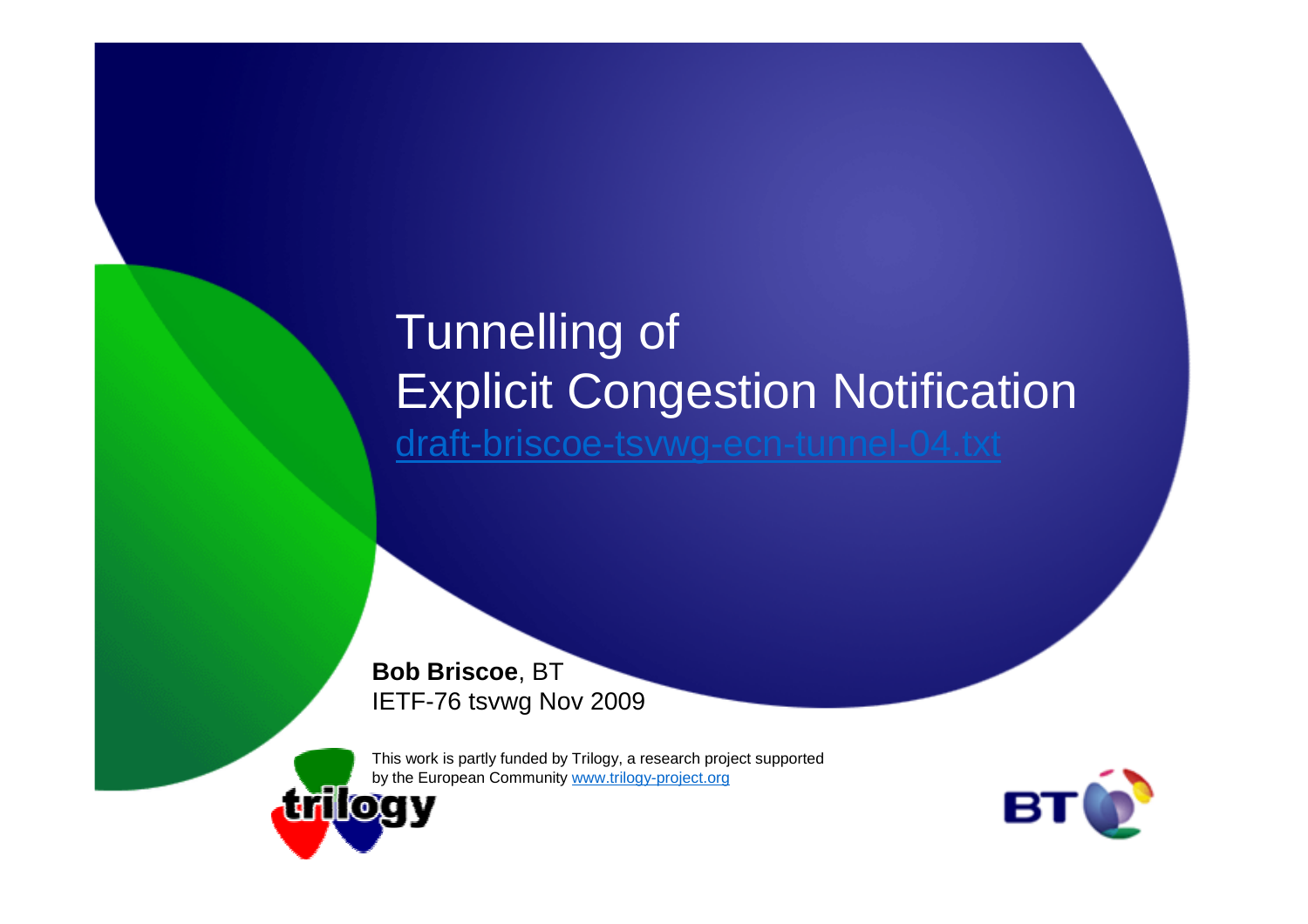### status

- Tunnelling of Explicit Congestion Notification
	- **revised WG draft:** draft-ietf-tsvwg-ecn-tunnel-04.txt 24 Oct '09

- **intended status:** standards track
- updates: **updates:** 3168, 4301 (if approved)
- **RFC pub target:** Dec '09
- **immediate intent:** tsvwg review (again) of changes to error states•then Security Directorate review
- **w-gs & r-gs affected:** TSVWG, PCN, ICCRG, IPsecME, Int Area?
- relentless discussion since mid-Sep:
	- David Black, Gorry Fairhurst, Phil Eardley & I
	- reaching consensus since I-D deadline
	- •minutiae of egress output for invalid combinations of inner & outer
	- •but minutiae are important – these are changes to IP
- detailed re-review of -04 text by Gorry Fairhurst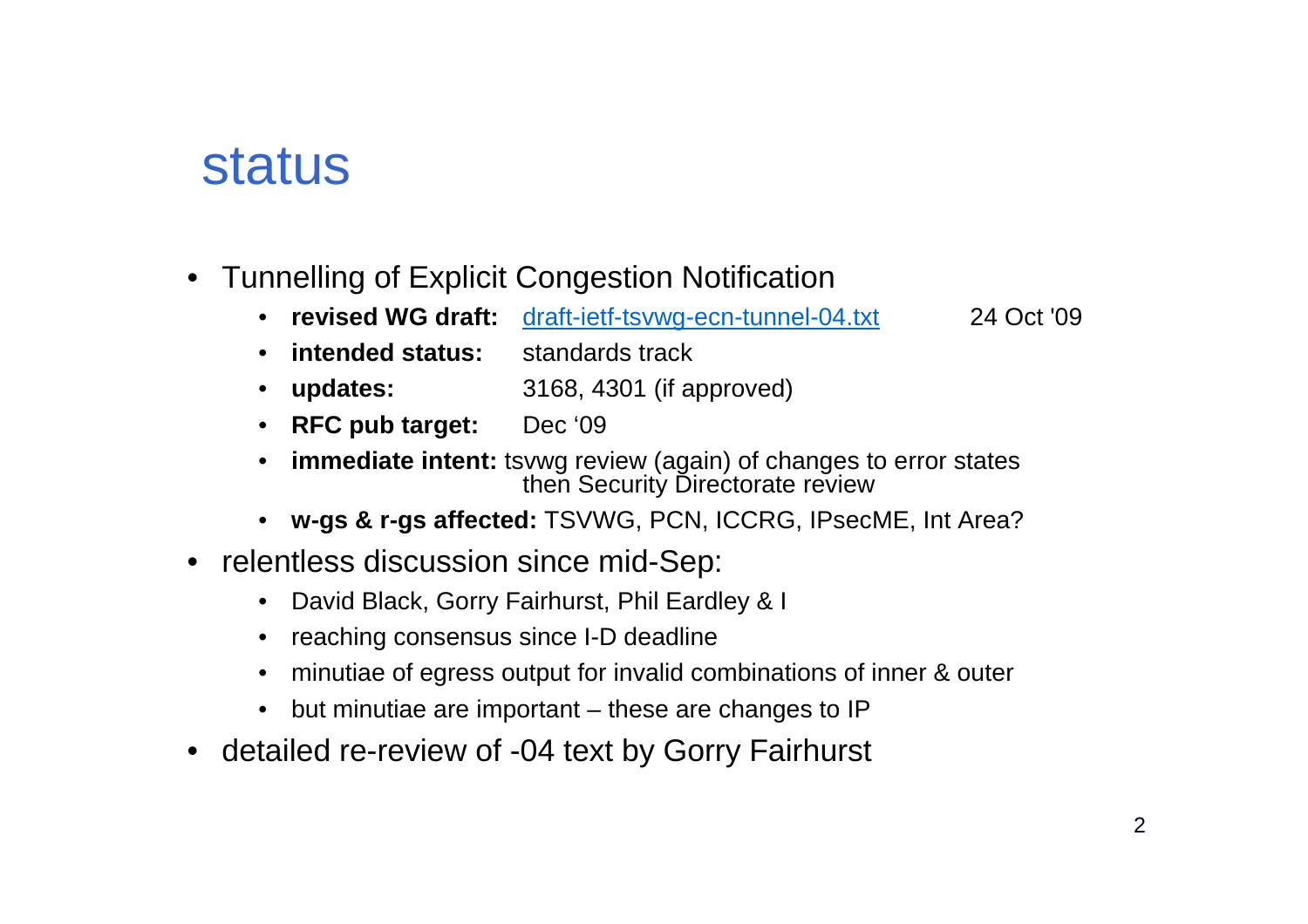## egress behaviour in existing RFCs



- • OK for current ECN
	- 1 severity level of congestion
- • any outer changes into ECT(0/1) lost
	- $\bullet$  reason: to restrict covert channel (but 2-bit now considered manageable)
	- •effectively wastes ½ bit in IP header

| 000       |                                     |           | decapsulation at tunnel equess |                 |  |
|-----------|-------------------------------------|-----------|--------------------------------|-----------------|--|
| incoming  | incoming outer                      |           |                                |                 |  |
| inner     | Not-ECT                             | ECT(0)    | ECT(1)                         | <b>CE</b>       |  |
| Not-ECT   | Not-ECT                             | Not-ECT   | Not-ECT                        | drop<br>Not-ECT |  |
| ECT(0)    | ECT(0)                              | ECT(0)    | ECT(0)                         | <b>CE</b>       |  |
| ECT(1)    | ECT(1)                              | ECT(1)    | ECT(1)                         | <b>CE</b>       |  |
| <b>CE</b> | <b>CE</b>                           | <b>CE</b> | <b>CE</b>                      | <b>CE</b>       |  |
|           | Outgoing header (RFC4301 \ RFC3168) |           |                                |                 |  |

**N**DS

E

DS

**N**DS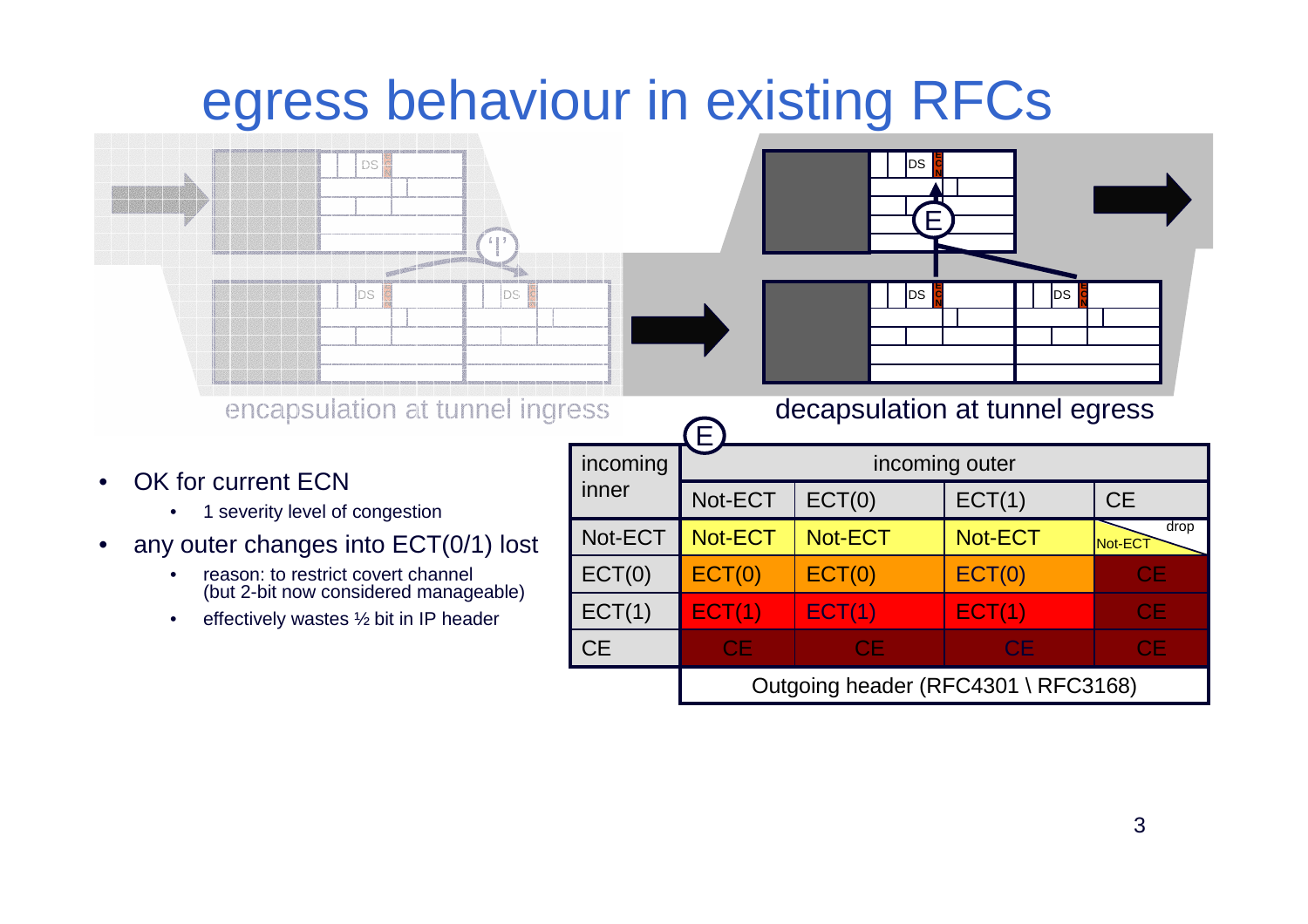## egress rules in -04 (same as -03)

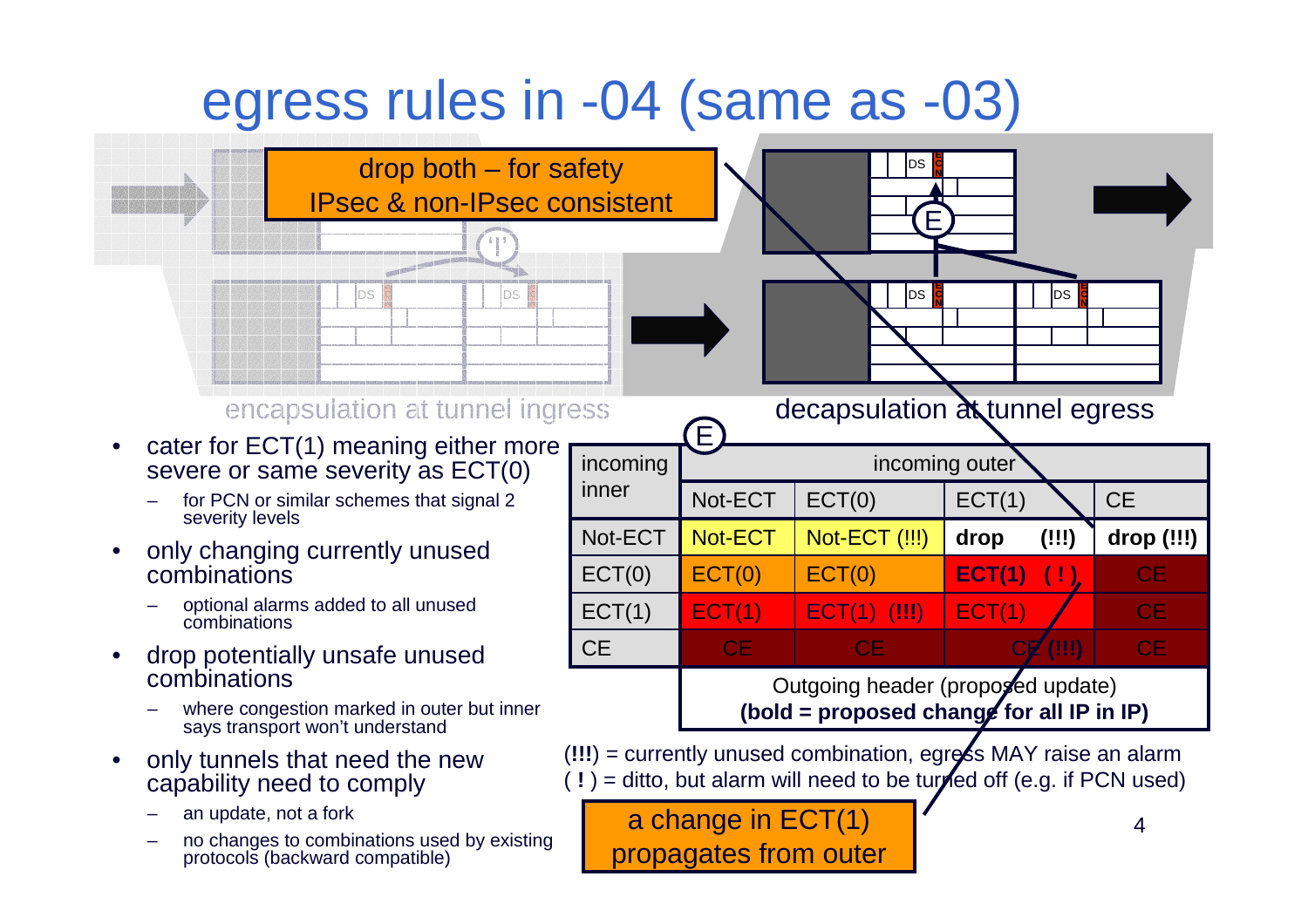### egress rules proposed for -05

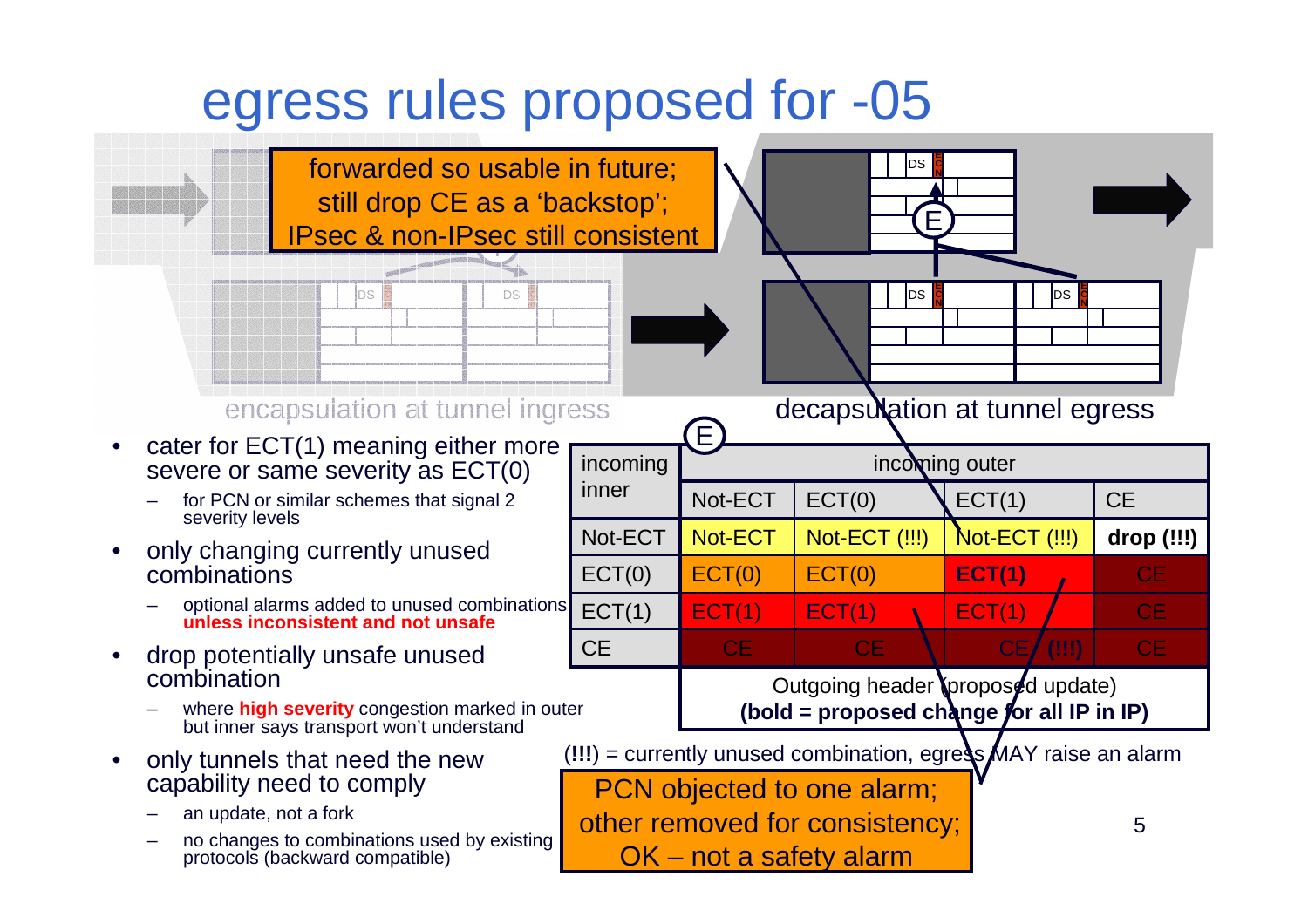## egress behaviour in existing RFCs



- • OK for current ECN
	- 1 severity level of congestion
- • any outer changes into ECT(0/1) lost
	- $\bullet$  reason: to restrict covert channel (but 2-bit now considered manageable)
	- •effectively wastes ½ bit in IP header

| ess       | decapsulation at tunnel egress<br>E |           |           |                 |  |
|-----------|-------------------------------------|-----------|-----------|-----------------|--|
| incoming  | incoming outer                      |           |           |                 |  |
| inner     | Not-ECT                             | ECT(0)    | ECT(1)    | <b>CE</b>       |  |
| Not-ECT   | Not-ECT                             | Not-ECT   | Not-ECT   | drop<br>Not-ECT |  |
| ECT(0)    | ECT(0)                              | ECT(0)    | ECT(0)    | CЕ              |  |
| ECT(1)    | ECT(1)                              | ECT(1)    | ECT(1)    | <b>CE</b>       |  |
| <b>CE</b> | <b>CE</b>                           | <b>CE</b> | <b>CE</b> | <b>CE</b>       |  |
|           | Outgoing header (RFC4301 \ RFC3168) |           |           |                 |  |

**N**DS

E

DS

**N**DS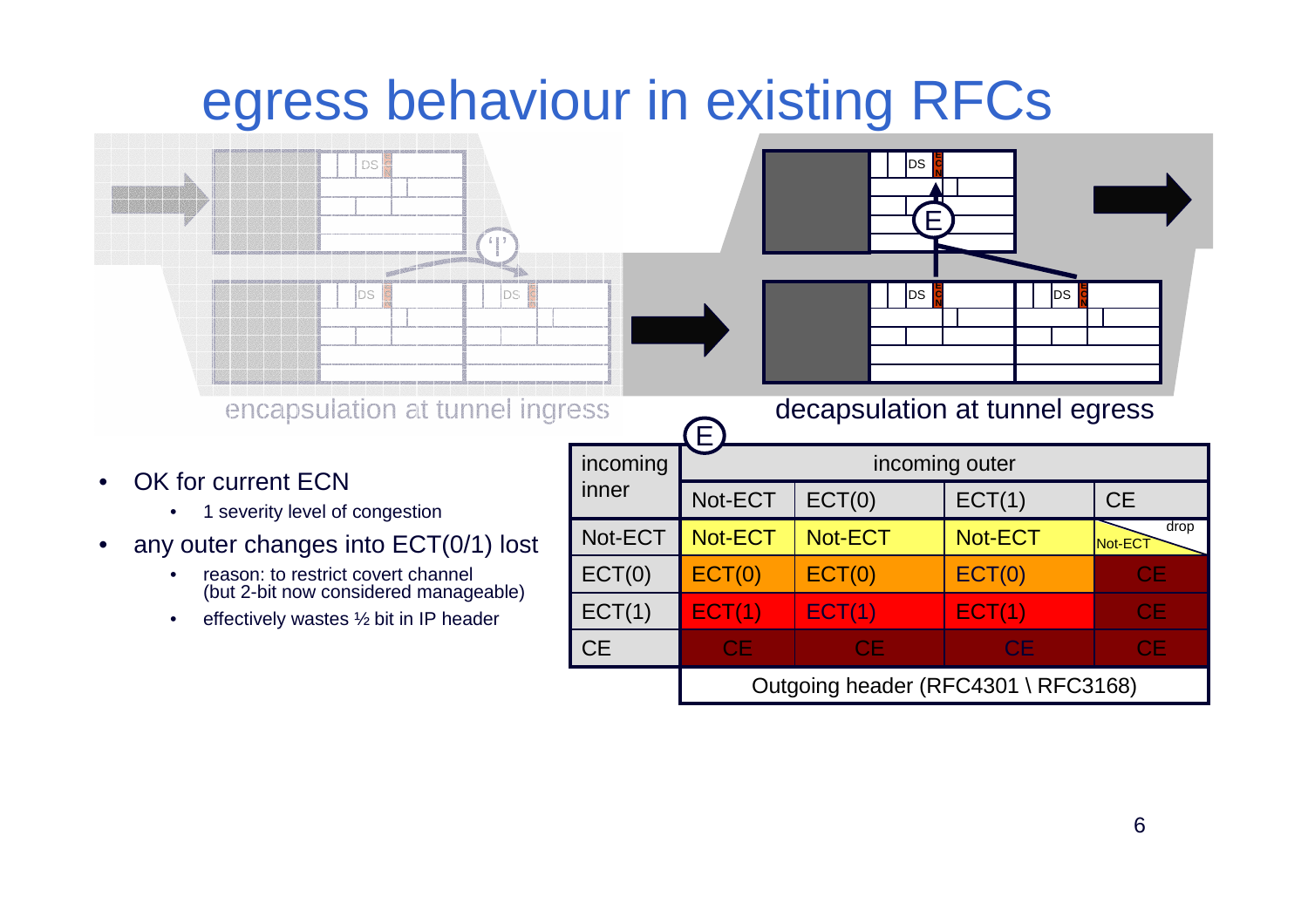# main text changes draft-03 $\rightarrow$  04

- no functional changes
- added appendix on 'Open Issues'
- minor textual clarifications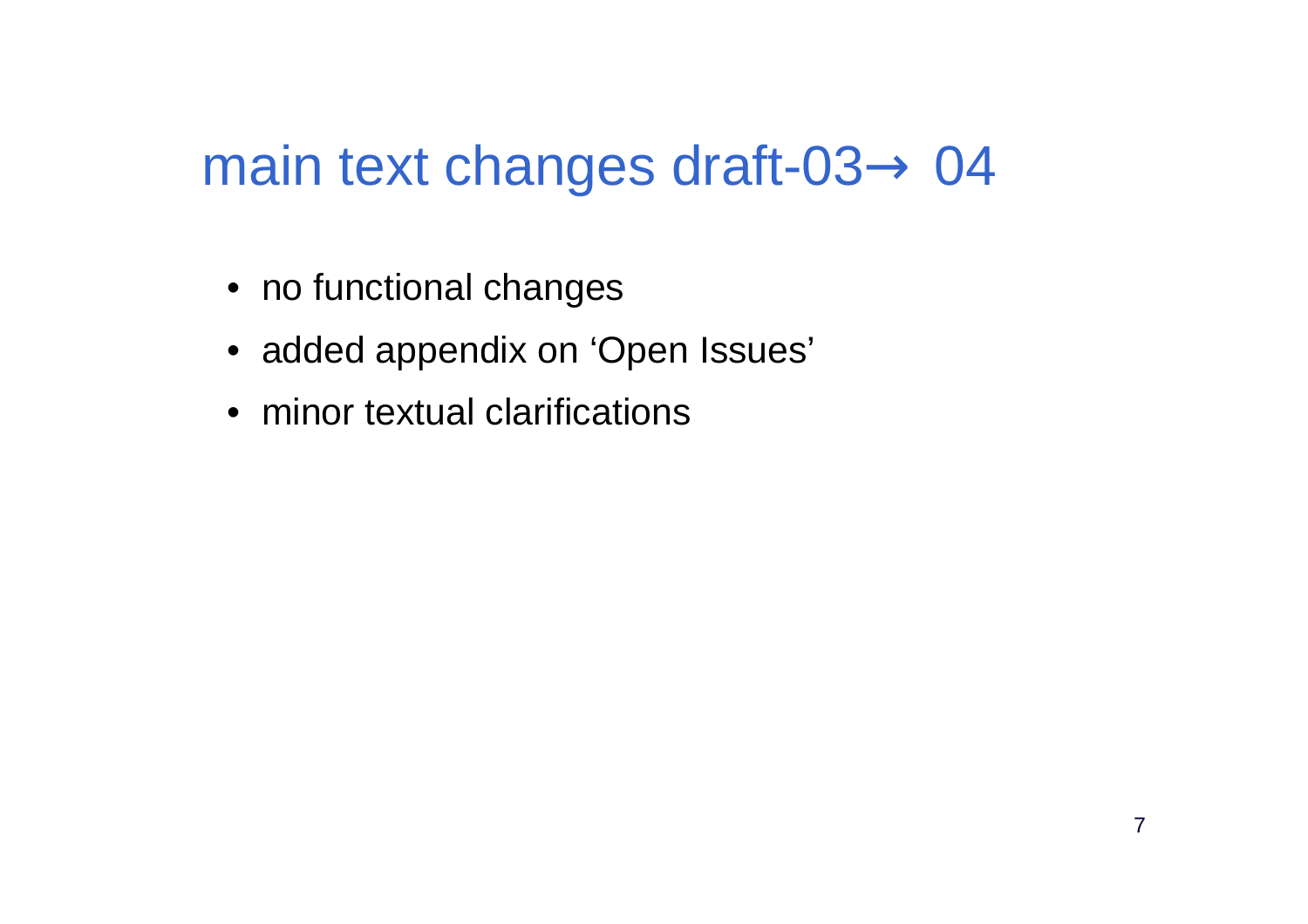### next steps

- Nov 09: request tsvwg re-review
	- 2 reviews volunteered (Jason Livingood & David Black)
- Nov/Dec 09: socialise in Security Directorate
	- reviewers already lined up
- Once resolved: WG last call?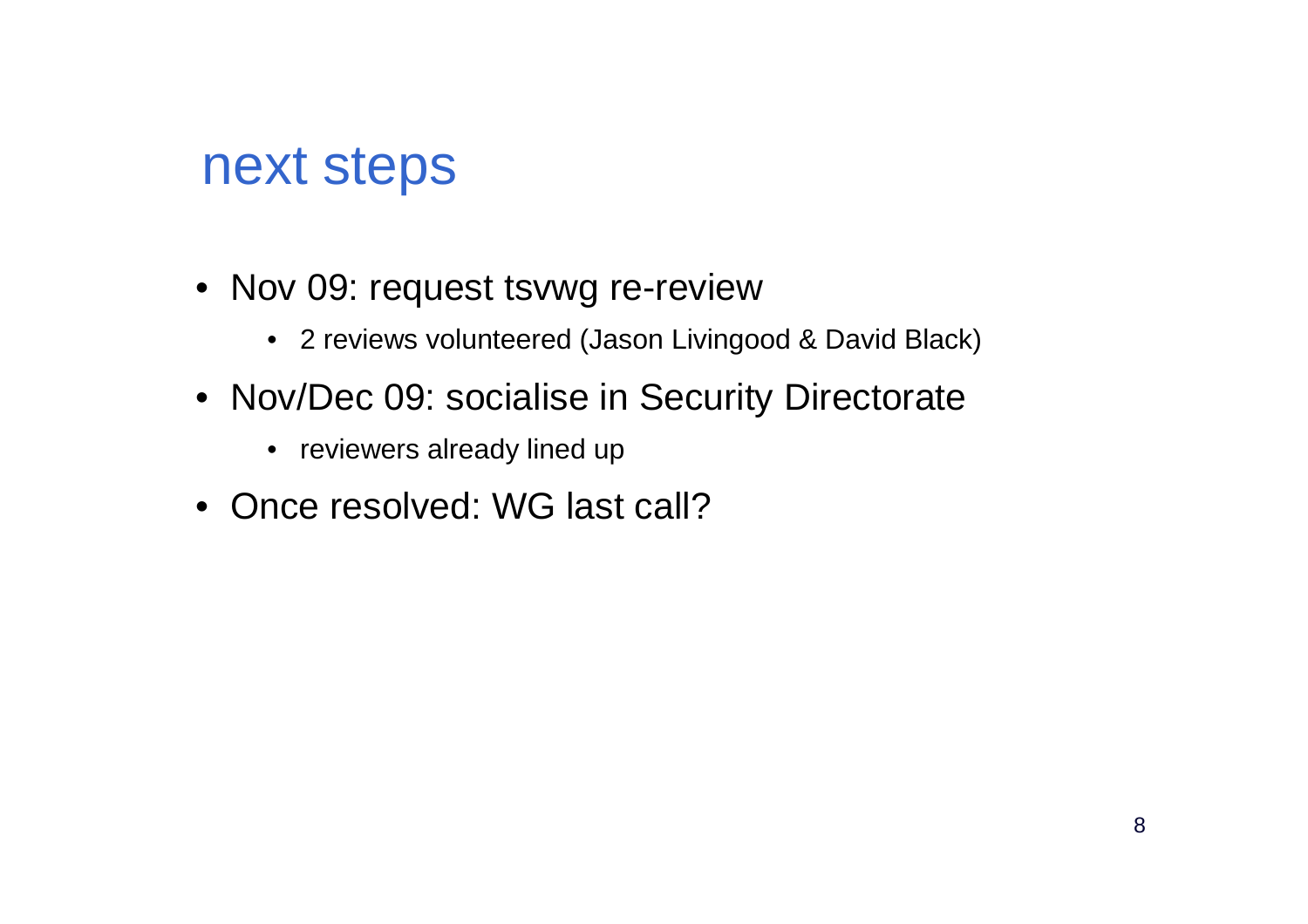### Tunnelling of Explicit Congestion Notificationdraft-briscoe-tsvwg-ecn-tunnel-04.txt



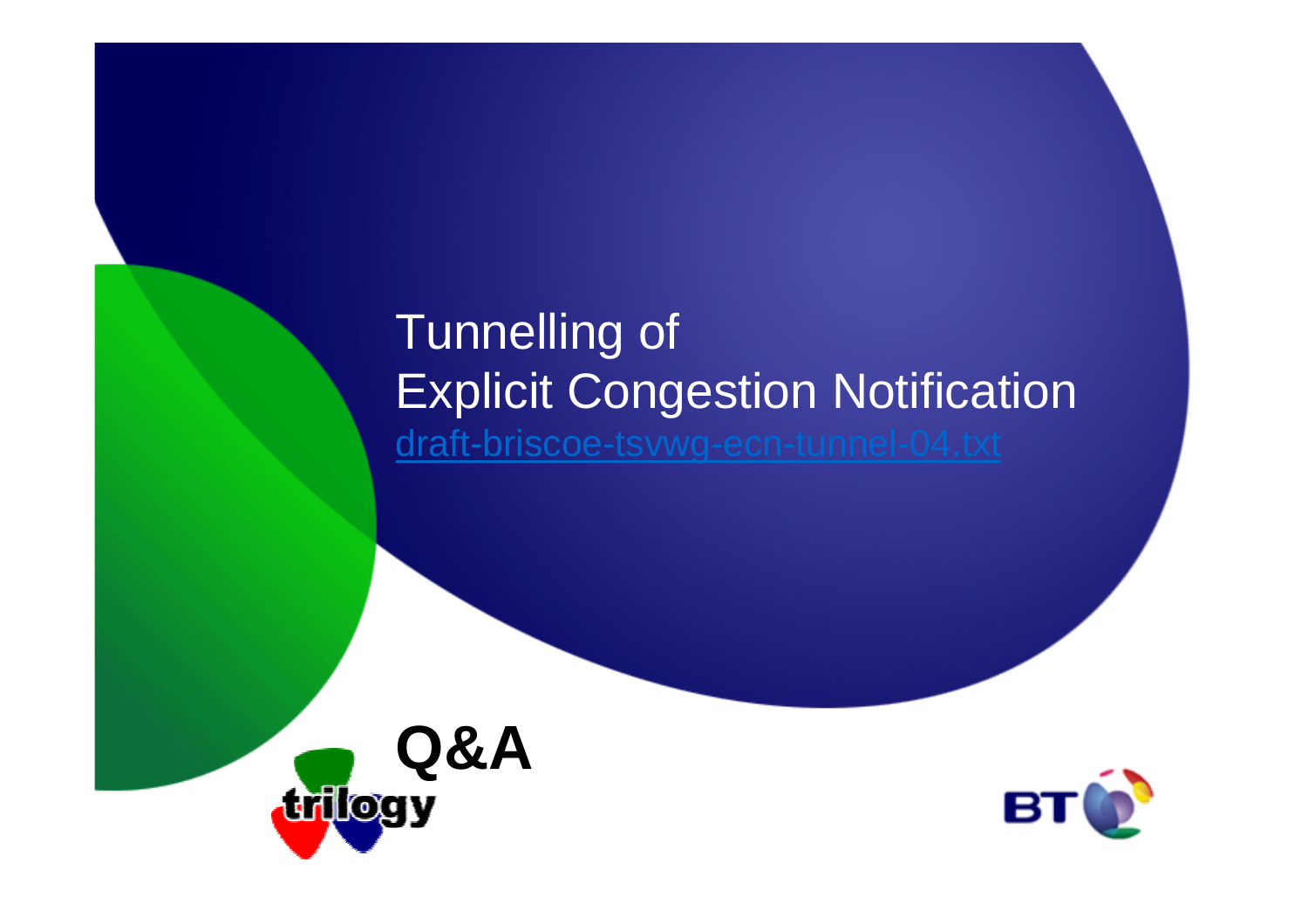### path support for 2 severity levels of congestion

- do all decapsulators on path propagate 2 levels?
	- PCN: controlled domain: configured by operator
	- future e2e scheme: hosts can't tell (open issue)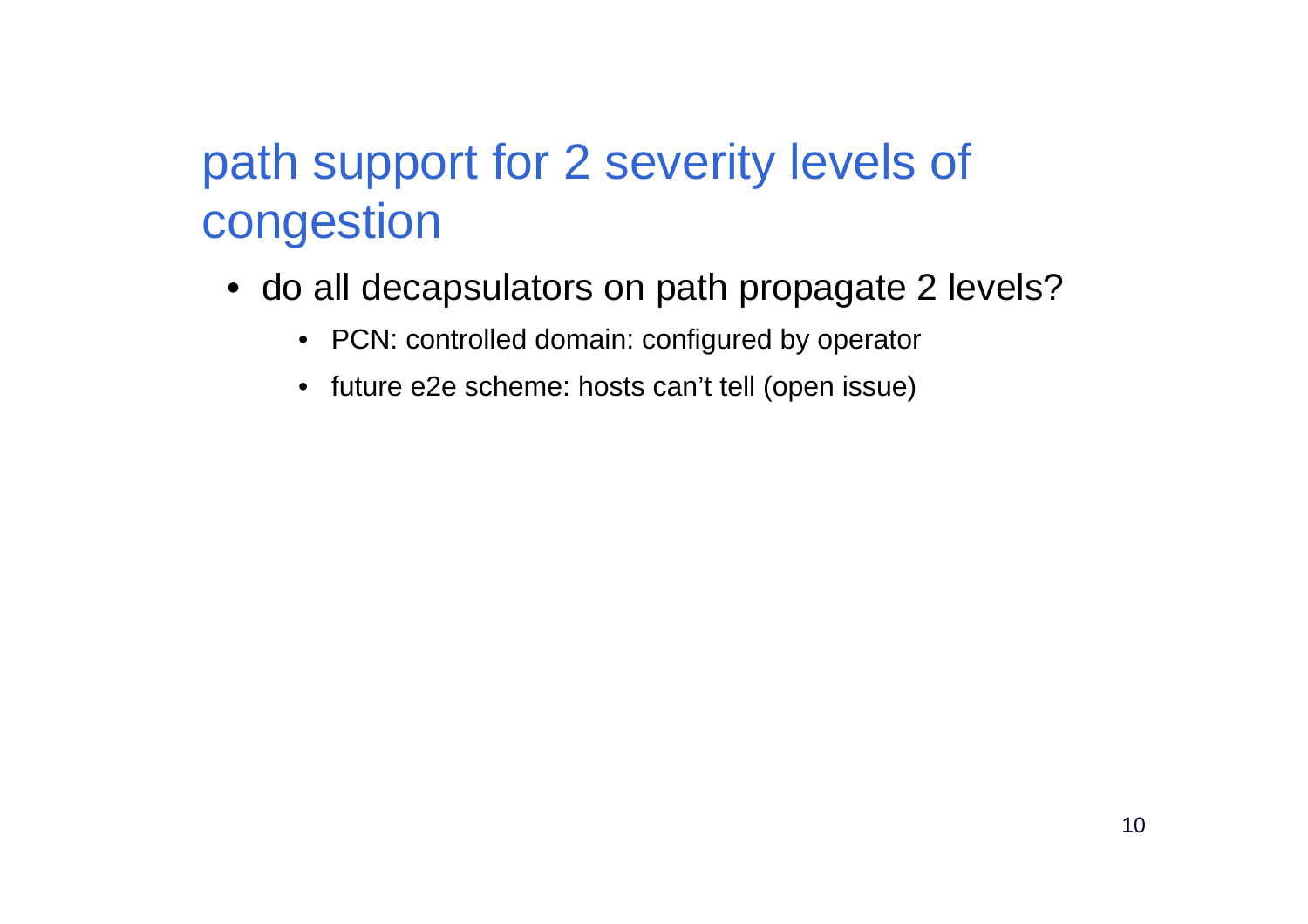## backward & forward compatibility

| egress                |                                  |            | $I-D$<br>ecn-<br>tunnel | <b>RFC</b><br>4301 | <b>RFC</b><br>3168 |                | <b>RFC</b><br>2481 |              | <b>RFC</b><br>2401/<br>2003 |                     |
|-----------------------|----------------------------------|------------|-------------------------|--------------------|--------------------|----------------|--------------------|--------------|-----------------------------|---------------------|
| ingress               |                                  | mode       |                         |                    |                    | full           | lim                | 2481         | 2481<br><b>IPsec</b>        |                     |
|                       |                                  |            | action                  | calc C             | calc B             | calc B         | inner              | calc A       | inner                       | inner               |
| 'compre-<br>hensive'  | I-D.ecn-<br>tunnel               | normal     | 'copy'                  | $\overline{C}$     | $\mathsf B$        | $\mathsf B$    | n/a                | n/a          | n/a                         | n/a                 |
|                       |                                  | compat     | 'zero'                  | $\overline{C}$     | n/a                | n/a            | inner              | inner        | inner                       | inner               |
| '3g IPsec'            | <b>RFC4301</b>                   | ٠          | 'copy'                  | $\mathsf C$        | $\overline{B}$     | $\mathsf B$    | n/a                | n/a          | n/a                         | n/a                 |
| <b>ECN</b>            | <b>RFC3168</b>                   | full       | 'reset<br>CE'           | $\mathsf C$        | n/a                | $\overline{B}$ | n/a                | n/a          | n/a                         | n/a                 |
|                       |                                  | limited    | 'zero'                  | $\mathsf C$        | n/a                | n/a            | inner              | inner        | inner                       | inner               |
| <b>ECN</b> expt       | <b>RFC2481</b>                   | 2481       | 'copy'                  | $\mathsf C$        | n/a                | B              | n/a                | $\mathsf{A}$ | n/a                         | n/a                 |
|                       |                                  | 2481 IPsec | 'zero'                  | $\mathsf C$        | n/a                | n/a            | inner              | n/a          | inner                       | inner               |
| 2g IPsec'<br>IP in IP | <b>RFC2401</b><br><b>RFC2003</b> | ۰          | 'copy'                  | $\mathsf C$        | n/a                | n/a            | inner              | A            | inner                       | broken:<br>loses CE |

C: calculation C (more severe multi-level markings prevail)

- B: calculation B (preserves CE from outer)
- A: calculation A (for when ECN field was 2 separate bits)
- inner: forwards inner header, discarding outer
- n/a: not allowed, by configuration or negotiation